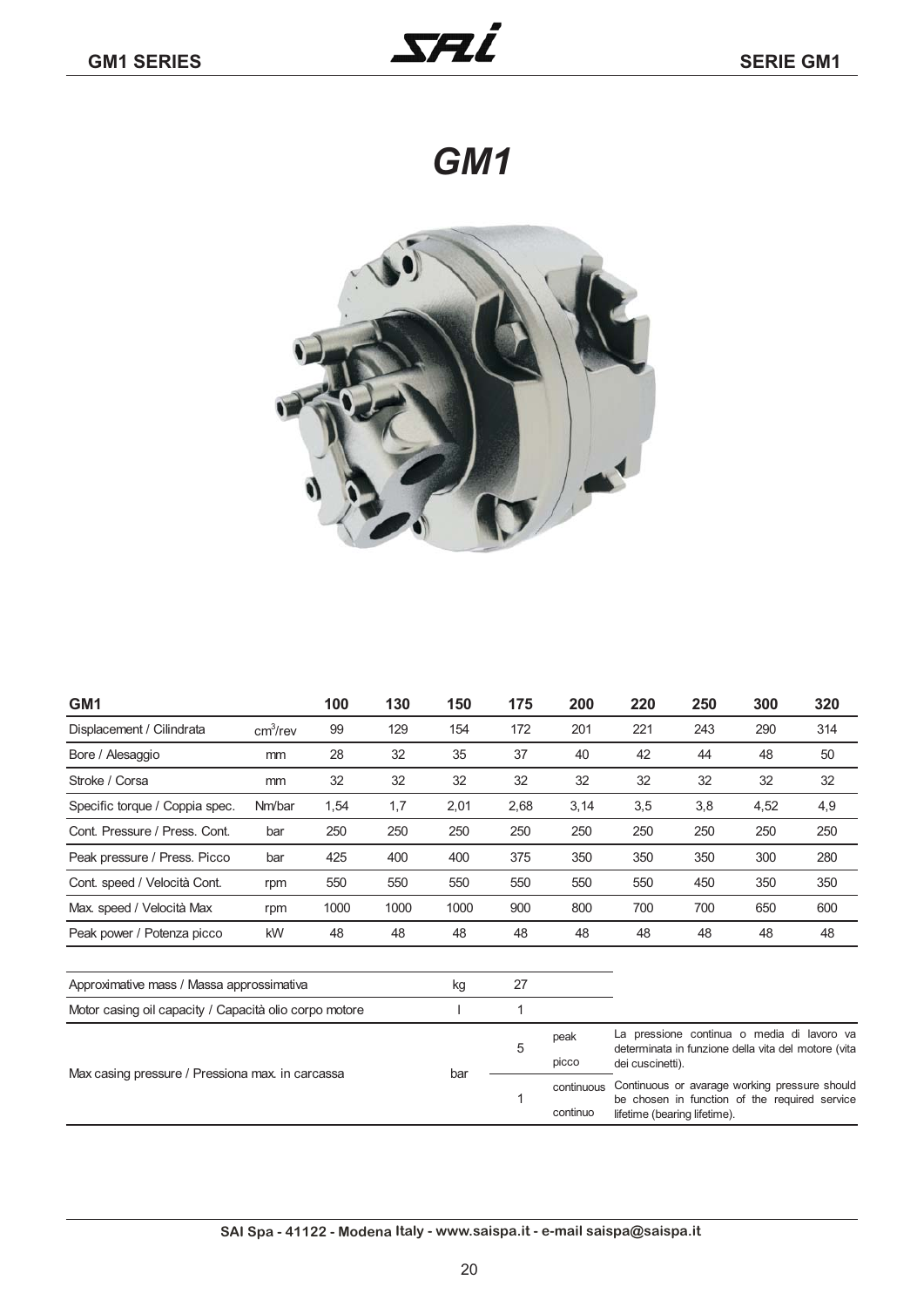**DIMENSIONS** 



## **DIMENSIONI**



Flange and shaft dimensions are the same as for M1 and P1 series motors

Le dimensioni della flangiatura e degli alberi sono uguali a quelli delle serie M1 e P1

**ADAPTORS** 

#### **SHAFTS**



#### SPLINE DATA - CALETTATURE

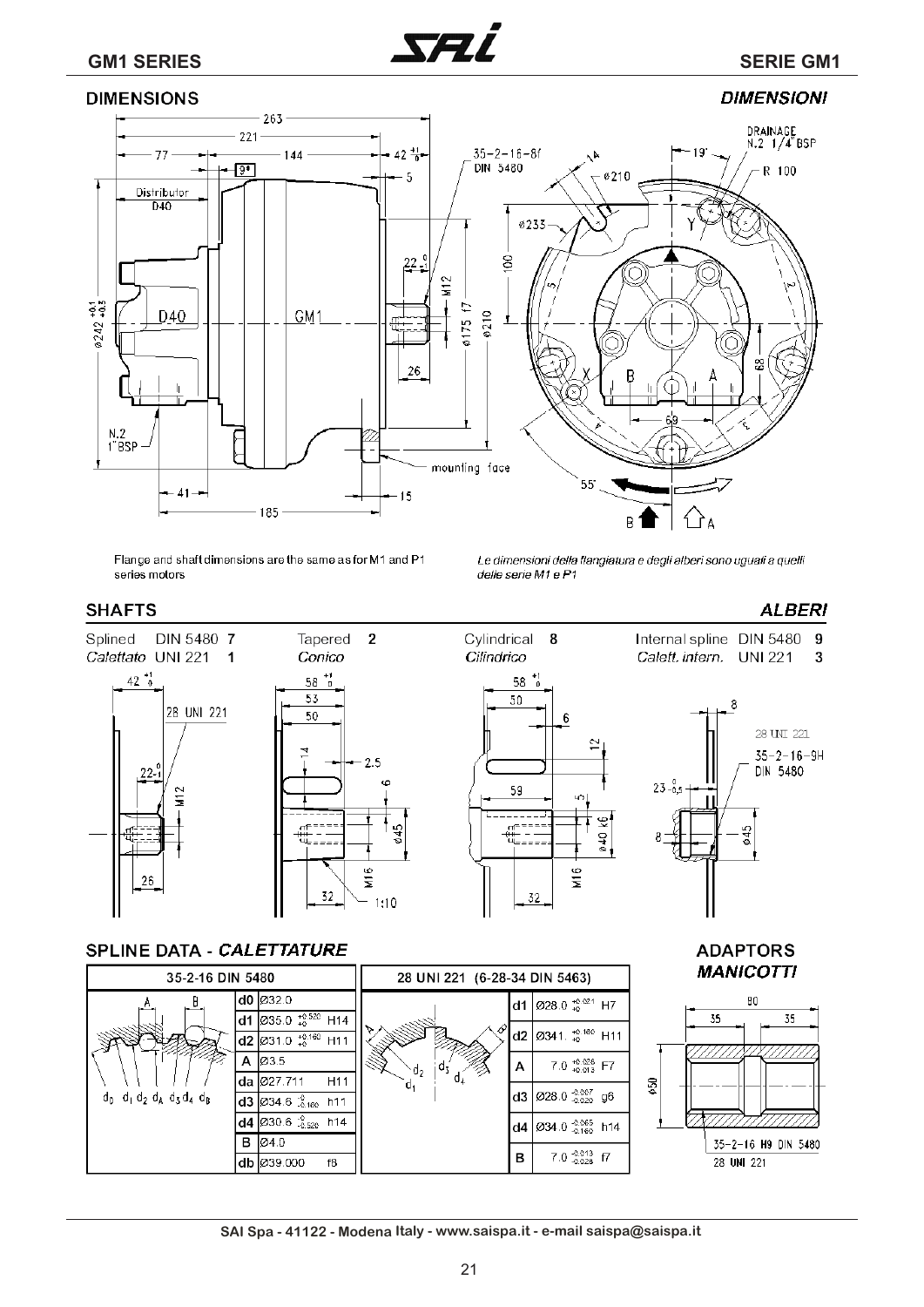

## **PERFORMANCE**

The graphs indicate the typical performance characteristics of the illucc motor operating with mineral oil with viscosity 40 cSt at 50 °C.





## **BEARING LIFETIME**

The graph refers to the motor with the optional roller bearings (option H) recommended for most applications. Note that the average lifetime of a bearing  $(B_{\epsilon_0})$  lifetime) is approximately 5 times the  $B_{10}$  lifetime.

## **CARATTERISTICHE**

I grafici si riferiscono alle caratteristiche del motore 150 cc operando con olio minerale avente viscosità  $\overline{40}$  cSt a 50 °C.



STARTING AND LOW SPEED TORQUE COPPIA ALLO SPUNTO E A BASSA VELOCITÀ



### **VITA CUSCINETTI**

Il grafico si riferisce ai motori con i cuscinetti a rulli opzionali (opzione H) consigliati per la maggioranza delle applicazioni. Notare che la vita media di un cuscinetto (vita  $B_{so}$ ) è circa 5 volte superiore alla vita  $B_{so}$ 



SAI Spa - 41122 - Modena Italy - www.saispa.it - e-mail saispa@saispa.it